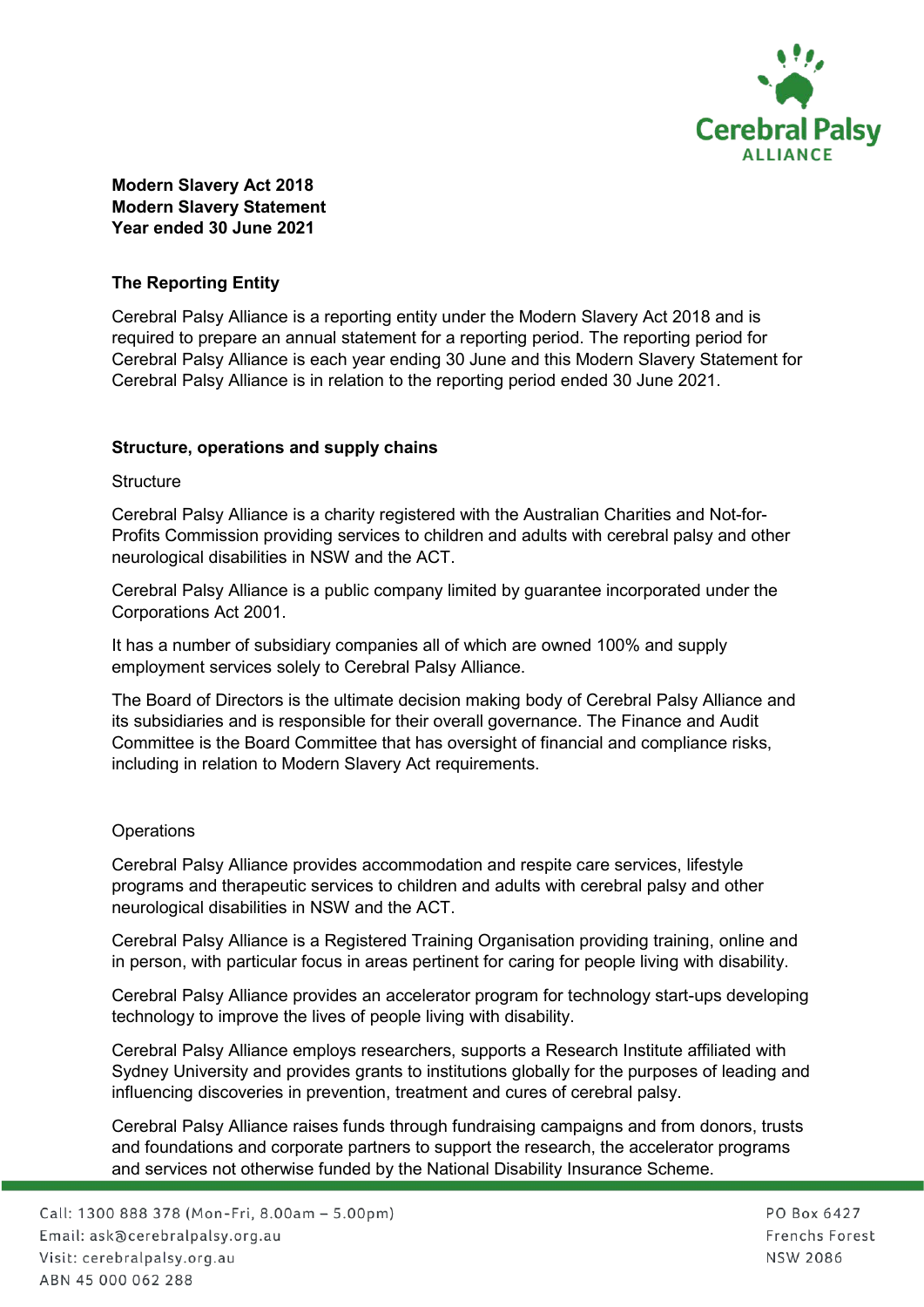

### Supply Chains

Whilst, as with other organisations providing services to people living with disability, the primary suppliers of the services provided by Cerebral Palsy Alliance are our employees, we also procure goods and services that contribute to the delivery of these services.

The goods and services procured fall into the following main categories:

- Contract Labour Disability Support workers, Registered Nurses, general administration staff, fundraising activities
- Building, Construction and Maintenance
- Information and communications technology (ICT) hardware and software
- Equipment for People with Disability
- Vehicles
- Facilities Management
- Office Supplies
- Medical supplies Personal Protective Equipment such as masks, gloves and gowns
- Food
- Utilities

### **Risks of modern slavery practices in operations and supply chains**

Cerebral Palsy Alliance is fully committed to acting ethically and operating responsibly and we oppose slavery in all forms.

We have various policies in place that support our operations to ensure our employees and suppliers meet our core values.

The majority of our suppliers are based in Australia, relate to the provision of contract labour and are subject to the laws, including human rights legislation, of Australia. Additionally we have long established relationships with a significant proportion of these suppliers.

The more significant risks to modern slavery practices are through the purchase of goods and services from third party suppliers and these risks are heightened where the goods and services are sourced from countries with known modern slavery concerns.

# **Actions taken by the reporting entity**

We have recognised our obligations in our Risk register and reflected in our Procurement, Commitments and Purchasing Policy and educated our procurement team and senior management and board members through the Quality, Risk and Compliance Committee, Executive group, Finance and Audit board committee and Board.

For the reporting period ended 30 June 2021, we have continued to take a risk based approach to determine the actions required to address the risk that there may be any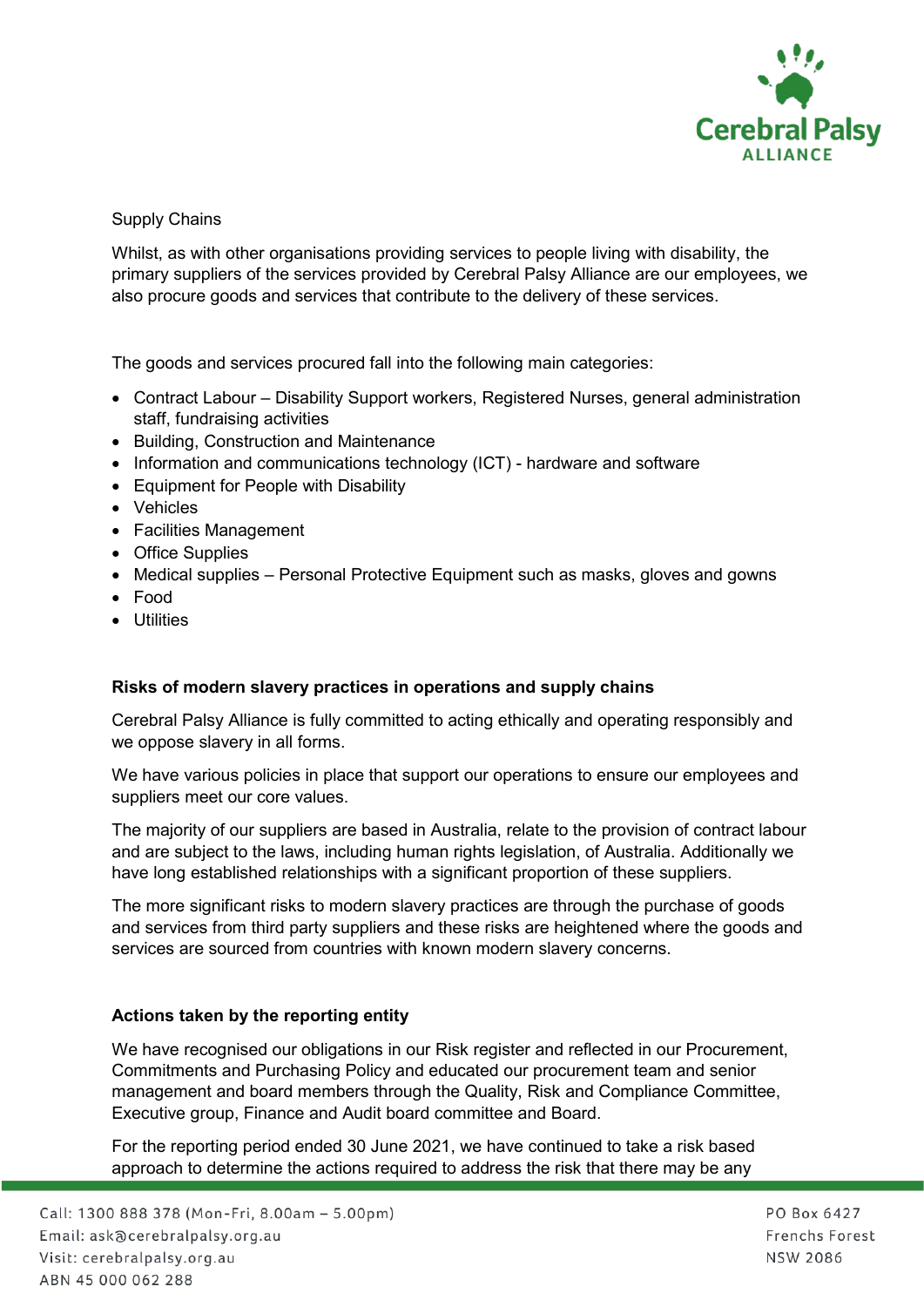

contribution or direct link to modern slavery through the operations of suppliers in our supply chain.

We have identified material Tier 1 suppliers and those with significant operations outside Australia. In this reporting period we focussed on our key suppliers where our purchase spend is in excess of \$100,000 per annum and determined whether these organisations had published policies defining their commitment to international labour and human rights standards and had stated principles demonstrating their commitment to the rights of their employees and workers in their supply chain. We reviewed our contracts with them to evidence a stated commitment to adhere to their policies.

We have embedded due diligence processes and engaged with suppliers to assess their awareness of Modern Slavery risks and commitment to labour and human rights standards.

We have established a register of suppliers detailing their Modern Slavery Statements, where applicable, and/or policy and code of conduct statements in relation to labour and human rights standards.

Prior to engaging a supplier or purchasing further supplies from an existing supplier, the Procurement team ensure the supplier has stated policies regarding labour and human rights.

Our Legal counsel ensures contractual arrangements reflect adherence to labour and human rights standards and commitment to comply with organisations stated principles, policies and procedures.

In addition, we have a framework whereby any matters of concern are reported to the Quality, Risk & Compliance Committee for assessment, remediation and escalation as required.

With our operations and those of our suppliers continuing to be impacted by the COVID-19 pandemic, the exercise of Modern Slavery risk mapping in our supply chain is still being progressed for suppliers where the annual spend is less than \$100,000 per annum.

For the next reporting period we are looking to:

- Complete Modern Slavery risk mapping in our operations and supply chain for all suppliers.
- Perform a review of our processes to ensure they are effective in identifying and mitigating any risk of engaging in modern slavery practices, either directly or through our supply chain.

### **Assessment and effectiveness of actions**

These actions are designed to ensure that Cerebral Palsy Alliance mitigates any risk of engaging in, or any of its supply chain engaging in, modern slavery practices.

The actions taken and due diligence processes will be reviewed regularly as part of our corporate risk management and continuous improvement framework.